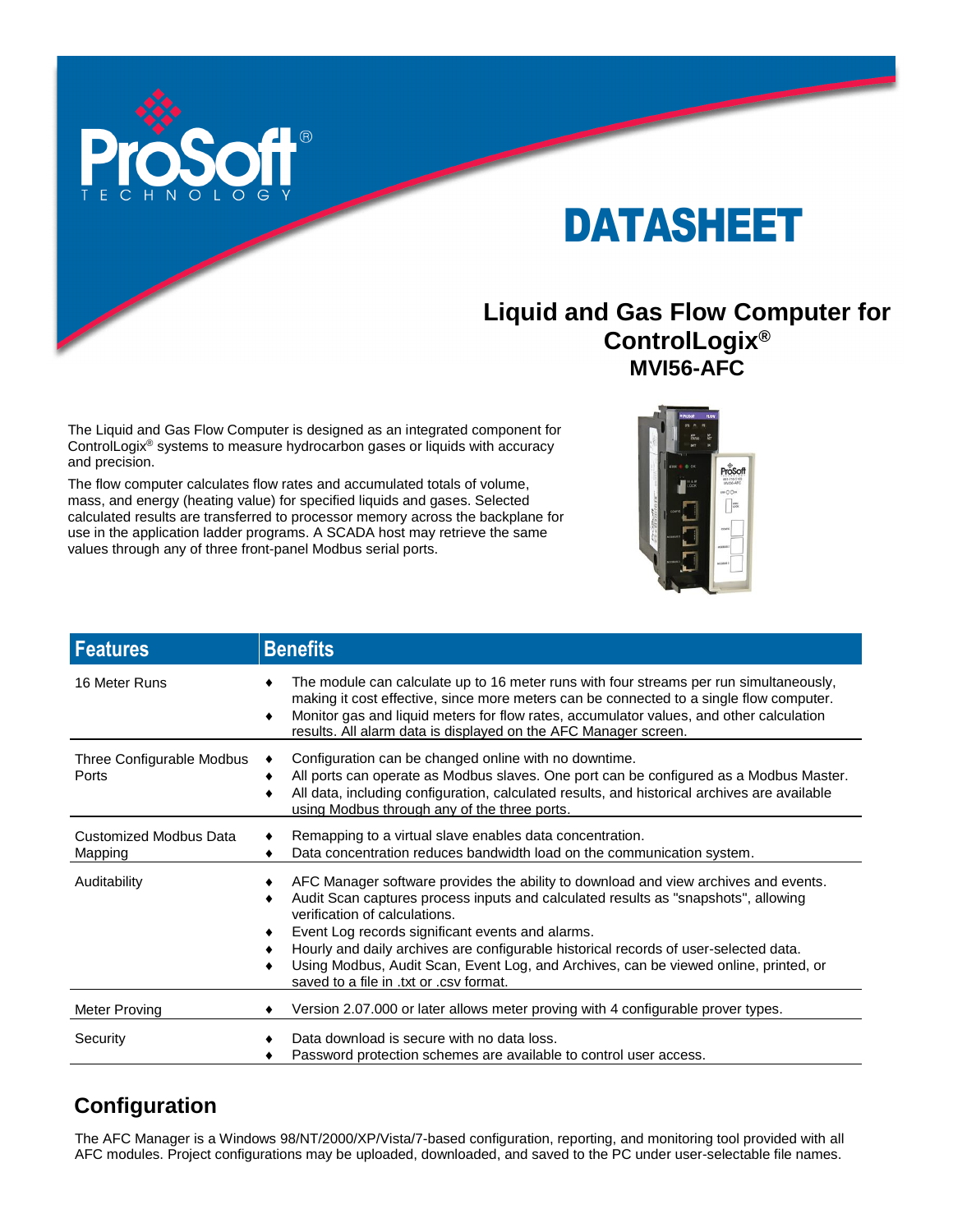# **General Specifications**

- Single-slot, 1756 backplane-compatible
- The module is recognized by the processor as an Input/Output module.
- The included sample ladder logic file is used for data transfer between module and processor.
- Configuration data can be downloaded over Modbus or delivered by user-defined ladder.

#### **Functional Specifications**

The AFC module operates as a powerful flow computer module, augmenting the operation of the ControlLogix® processor by providing a dedicated and accurate set of flow calculations.

- Calculates flow rates, accumulated volumes, accumulated mass, and accumulated energy
- Calculation results are transferred to processor memory and may also be transferred to a SCADA host using Modbus.
- User configurable, allowing each of the meter runs to be individually set up to meet the specific requirements of an application

#### **Archiving**

- Supports data archiving and event logging
- Data archiving is available for each meter run, hourly for two days (48 records) and daily for one month (35 records) under default configuration, with optional extended archives up to 1,440 hourly (60 days) and 1,440 daily. The actual number of archives is dependent upon the size set by the user for each archive type.
- Event logging feature provides storage of up to 1,999 station events.

#### **Configurable Options**

- User-selectable units for totalizers and flow rates on a per channel basis
- Roll-over value for resettable and non-resettable totalizers for every meter channel
- Process analog input units and ranges (pressure, temperature, differential pressure, density) from analog input modules and pulse inputs from pulse/frequency input modules in a ControlLogix chassis
- Fluid selection provides a choice of several liquid groups or gas measurement, using AGA or ISO calculations.
- Event log reports for all security-sensitive configuration data (for example, orifice diameter) are date and time stamped. This data can be saved to disk for importing into any spreadsheet or printed as a hard copy

#### **Modbus Interface**

- All three Modbus slave ports allow for SCADA communication and can be configured for RTU or ASCII mode.
- Modbus table may be re-mapped as a virtual Modbus slave for user-assigned contiguous register polling by a SCADA master (up to 20,000 registers).
- One of the three ports can be configured as a Modbus Master port to poll data from remote devices.

#### **System Requirements - AFC Manager**

This configuration software is designed for Microsoft Windows 98/NT/2000/XP/Vista/7. Minimum hardware requirements for a Windows 98 system are as listed below. More advanced operating systems have significantly higher minimum requirements regardless of AFC Manager minimum requirements.

- ◆ 100 MHz or faster Pentium PC
- 128 MB RAM
- 100 MB available hard drive space
- Available RS-232 serial port and null modem cable



## **Schematic**



#### **Typical Prover Configuration**



Liquid Hydrocarbon Prover